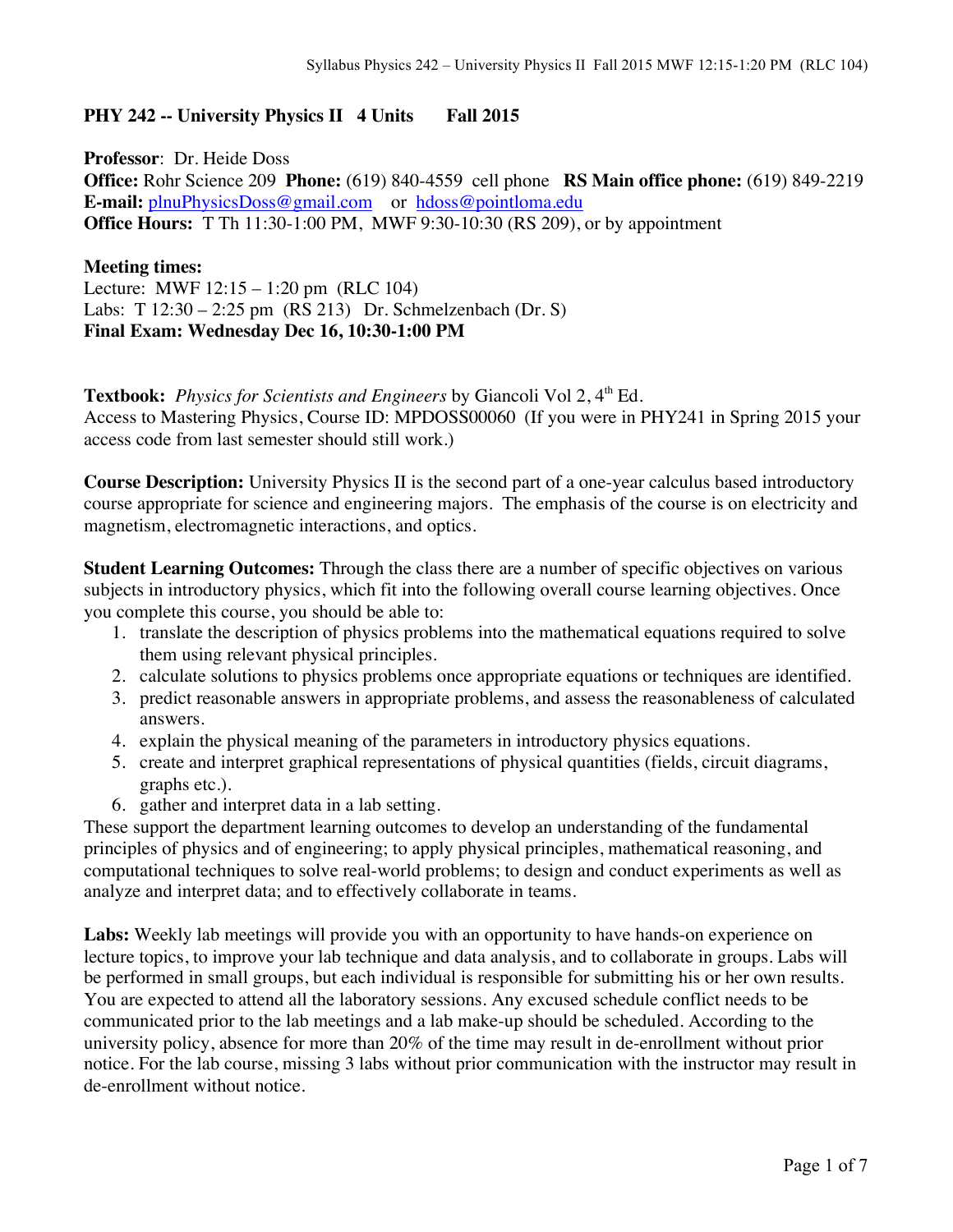**Pre-class Assignments:** Reading and pre-class questions are due before class starts, by 9:30 AM, except for the first class. The pre-class questions are in Mastering Physics at www.masteringphysics.com. These consist questions and simple problems based on the reading assignment. Late submissions will not be accepted. Pre-class assignments are 10% of the overall grade. Some pre-class assignments have extra-credit points.

**Homework:** Weekly homework assignments include reading, pre-class questions found in Mastering Physics at www.masteringphysics.com, and end-of-chapter problems in Mastering Physics at www.masteringphysics.com. Your access code from last semester should still work for this semester. Homework assignments are due by 9:30 am on the due date shown on the syllabus. No late assignments will be accepted.

**Tests:** There will be three in-class tests during the semester and one comprehensive final exam The comprehensive final exam is scheduled Wednesday Dec 16, 10:30-1:00 PM. Partial credit will be given for correct reasoning at any step of a problem, but only if it is communicated clearly enough for me to understand. For problems that call for solution or explanation, no credit will be given for an answer alone; the method or reasoning must also be shown. No make-up exams are allowed except for warranted circumstances. You must take ALL the exams in order to pass the class.

**Final Exam Policy:** Successful completion of this class requires taking the final examination **on its scheduled day, Wednesday Dec 16, 10:30-1:00 PM**. The final examination schedule is posted on the Class Schedules site. **No requests for early examinations or alternative days will be approved**.

| <b>Component</b> | Weight                  |
|------------------|-------------------------|
| Pre-Class        | 10%                     |
| Homework         | 20%                     |
| Lab.             | 20%                     |
| Tests $(3)$      | $30\%$<br>$(10\%$ each) |
| Final Exam       | 20%                     |

**Final Grade:** The points you receive during the course are weighted accordingly:

The grade you earn in this course is based on the following scale:

|              |                                                          | B+                                                                | $\mathbf{B}$ | $ B-$ | $C_{+}$ |                                                                                    |                         |      |               |           |
|--------------|----------------------------------------------------------|-------------------------------------------------------------------|--------------|-------|---------|------------------------------------------------------------------------------------|-------------------------|------|---------------|-----------|
| $\mathsf{S}$ | $\vert 91.5 \vert 89.5 \vert 86.5 \vert 82.5 \vert 79.5$ |                                                                   |              |       |         | $\begin{array}{ c c c c c c c c } \hline 76.5 & 72.5 & 69.5 \\ \hline \end{array}$ |                         |      | 66.5          | 62.5      |
| 91.5         | $>S\ge$                                                  | $ S_{\ge}$ $ S_{\ge}$ $ S_{\ge}$ $ S_{\ge}$ $ S_{\ge}$ $ S_{\ge}$ |              |       |         |                                                                                    | $ S_{\ge} $ $ S_{\ge} $ |      | $\frac{1}{5}$ | $>S \geq$ |
|              | 89.5                                                     | 86.5                                                              | 82.5         | 79.5  | 76.5    | 172.5                                                                              | 69.5                    | 66.5 | 62.5          | 59.5      |

**Attendance and Participation:** Regular and punctual attendance at all classes is considered essential.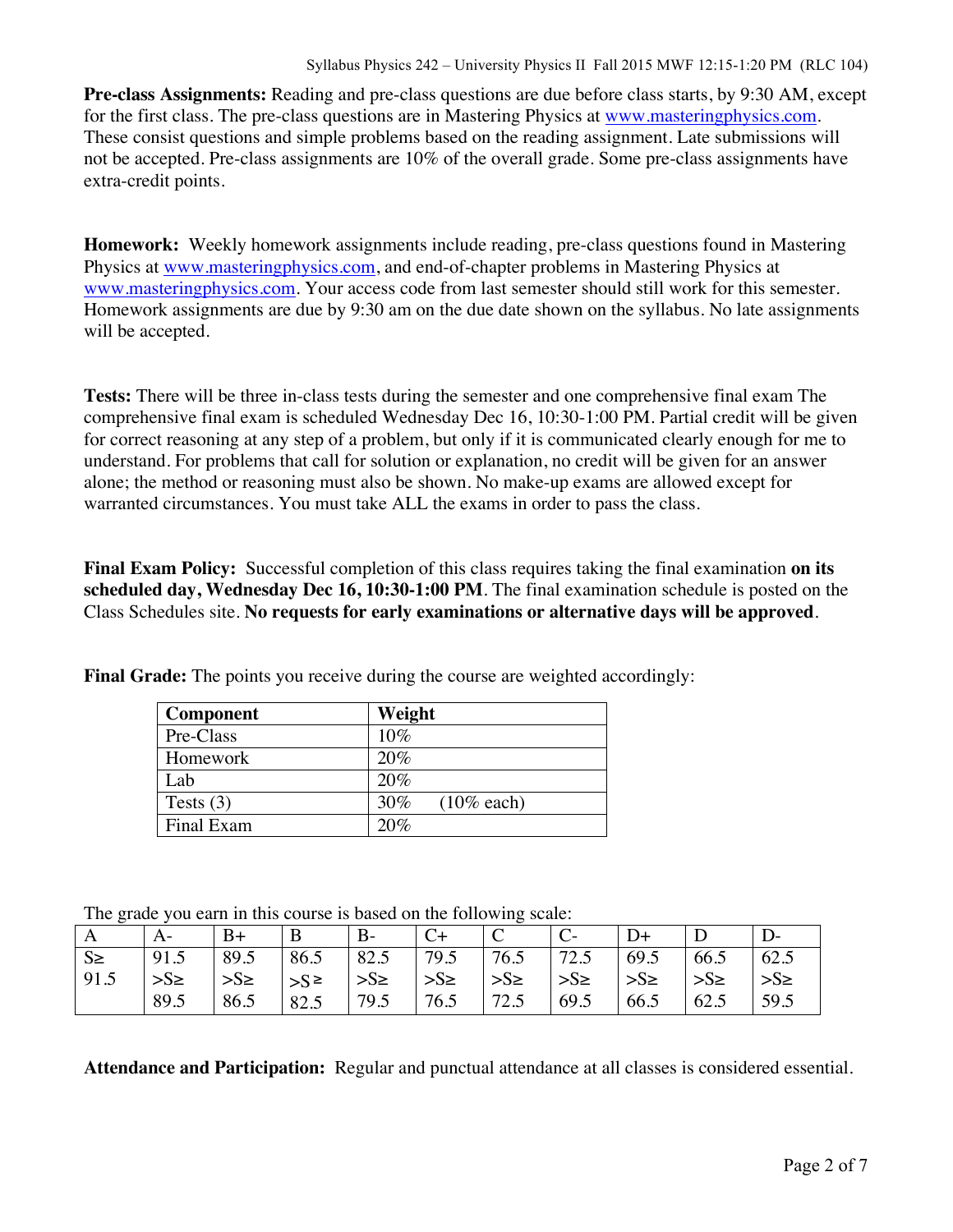**Academic Integrity and Honesty:** All students are expected to uphold the highest standards of honesty and integrity in their academic work. Cheating or plagiarism may result at a minimum in failure on the assignment and may result in an automatic failure in this course. Students should demonstrate academic honesty by doing original work and by giving appropriate credit to the ideas of others. As explained in the university catalog, academic dishonesty is the act of presenting information, ideas, and/or concepts as one's own when in reality they are the results of another person's creativity and effort. Violations of university academic honesty include cheating, plagiarism, falsification, aiding the academic dishonesty of others, or malicious misuse of university resources. A faculty member who believes a situation involving academic dishonesty has been detected may assign a failing grade for a) that particular assignment or examination, and/or b) the course following the procedure in the university catalog. Students may appeal also using the procedure in the university catalog. See the university catalog, Academic Policies for further information.

**Academic Accommodations**: While all students are expected to meet the minimum academic standards for completion of this course as established by the instructor, students with disabilities may require academic accommodations. At Point Loma Nazarene University, students requesting academic accommodations must file documentation with the Disability Resource Center (DRC), located in the Bond Academic Center. Once the student files documentation, the Disability Resource Center will contact the student's instructors and provide written recommendations for reasonable and appropriate accommodations to meet the individual needs of the student. See Academic Policies in the undergraduate academic catalog. This policy assists the university in its commitment to full compliance with Section 504 of the Rehabilitation Act of 1973, the Americans with Disabilities (ADA) Act of 1990, and ADA Amendments Act of 2008, all of which prohibit discrimination against students with disabilities and guarantees all qualified students equal access to and benefits of PLNU programs and activities.

**FERPA Policy:** In compliance with federal law, neither PLNU student ID nor social security number should be used in publicly posted grades or returned sets of assignments without student written permission. This class will meet the federal requirements by distributing grades and papers individually. Also, in compliance with FERPA, you will be the only person given information about your progress in this class unless you have designated others to receive it in the "Information Release" section of the student portal. See Policy Statements in the undergrad academic catalog.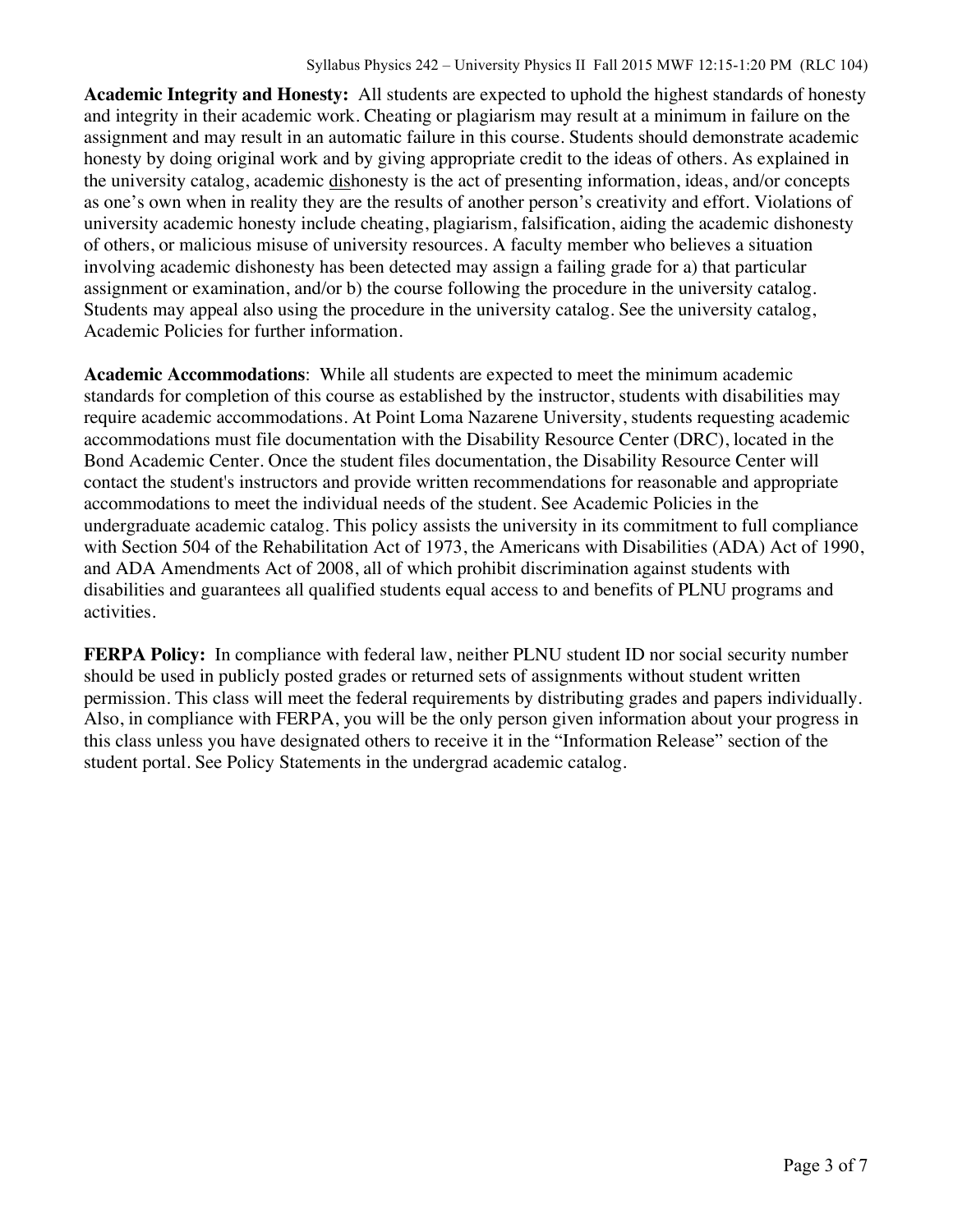| <b>Date</b>   | <b>Topics</b>                           | <b>Assignments</b>     | Labs (Tuesdays)        |
|---------------|-----------------------------------------|------------------------|------------------------|
| 9/1/15        | Static electricity, electric charge,    | $21.1 - 21.5$          |                        |
| $T =$         | insulators and conductors, induced      | pre-class 1 due on 9/2 |                        |
| <b>Monday</b> | charge, Coulomb's Law                   | MP ch 21               |                        |
| schedule      |                                         |                        |                        |
| 9/2/15        | Electric field, calculation of E field, | 21.6-21.10             |                        |
| W             | filed lines, E fields and conductors,   | pre-class 1& 2 due     |                        |
|               | motion of charge in E field, dipoles    | MP ch 21               |                        |
| 9/4/15        | Electric flux, Gauss's Law,             | 22.1-22.4              |                        |
| $\mathbf{F}$  | applications of Gauss's Law,            | pre-class 3 due        |                        |
|               | experimental basis of Gauss's and       | MP ch 21 due 9/5       |                        |
|               | Coulomb's Laws                          | MP ch 22               |                        |
| 9/7/15        | <b>NO CLASSES - LABOR DAY</b>           |                        | Lab 1: Operation of an |
| M             |                                         |                        | Oscilloscope 9/8/15    |
| 9/9/15        | Electric potential energy & electric    | 23.1-23.3              |                        |
| W             | potential difference, relation between  | pre-class 4 due        |                        |
|               | electric potential and electric field,  | MP ch 22 & ch 23       |                        |
|               | potential due to point charge,          |                        |                        |
| 9/11/15       | Potential due to any charge             | 23.4-23.8              |                        |
| $\mathbf{F}$  | distribution, Equipotential surfaces,   | pre-class 5 due        |                        |
|               | electric dipole potential, E field      | MP ch 22 due           |                        |
|               | determined from potential,              | MP ch 23               |                        |
|               | electrostatic potential energy &        |                        |                        |
|               | electron volts                          |                        |                        |
| 9/14/15       | Capacitors, determination of            | 24.1-24.3              | Lab 2: Equipotential   |
| M             | capacitance, capacitors in series $\&$  | pre-class 6 due        | Mapping 9/15/15        |
|               | parallel                                | MP ch 23 due           |                        |
|               |                                         | MP ch 24               |                        |
| 9/16/15       | Electric energy storage, dielectrics,   | 24.4-24.5, 25.1        |                        |
| W             | the electric battery                    | pre-class 7 due        |                        |
|               |                                         | MP ch 24 & ch 25       |                        |
| 9/18/15       | Electric current, Ohm's Law,            | $25.2 - 25.4$          |                        |
| $\mathbf F$   | resistance and resistors, resistivity   | pre-class 8 due        |                        |
|               |                                         | MP ch 24 due           |                        |
|               |                                         | MP ch 25               |                        |
| 9/21/15       | Electric power, power in household      | $25.5 - 25.8$          | Lab 3: Ohmic and Non-  |
| M             | circuits, alternating current,          | pre-class 9 due        | Ohmic Devices 9/22/15  |
|               | microscopic view of electric current:   | MP ch 25               |                        |
|               | current density and drift velocity      |                        |                        |
| 9/23/15       | EMF and terminal voltage, resistors     | $26.1 - 26.3$          |                        |
| W             | in series and parallel, Kirchhoff's     | pre-class 10 due       |                        |
|               | rules                                   | MP ch 25 & 26          |                        |
| 9/25/15       | Series and parallel EMFs: battery       | 26.4-26.7              |                        |
| $\mathbf{F}$  | charging, RC circuits, electric         | pre-class 11 due       |                        |
|               | hazards, ammeters & voltmeters          | MP ch 25 due           |                        |
|               |                                         | MP ch 26               |                        |

Tentative Syllabus – subject to updates Pre-class assignments due by 9:30 AM on day of class. Mastering physics assignments due by 9:30 AM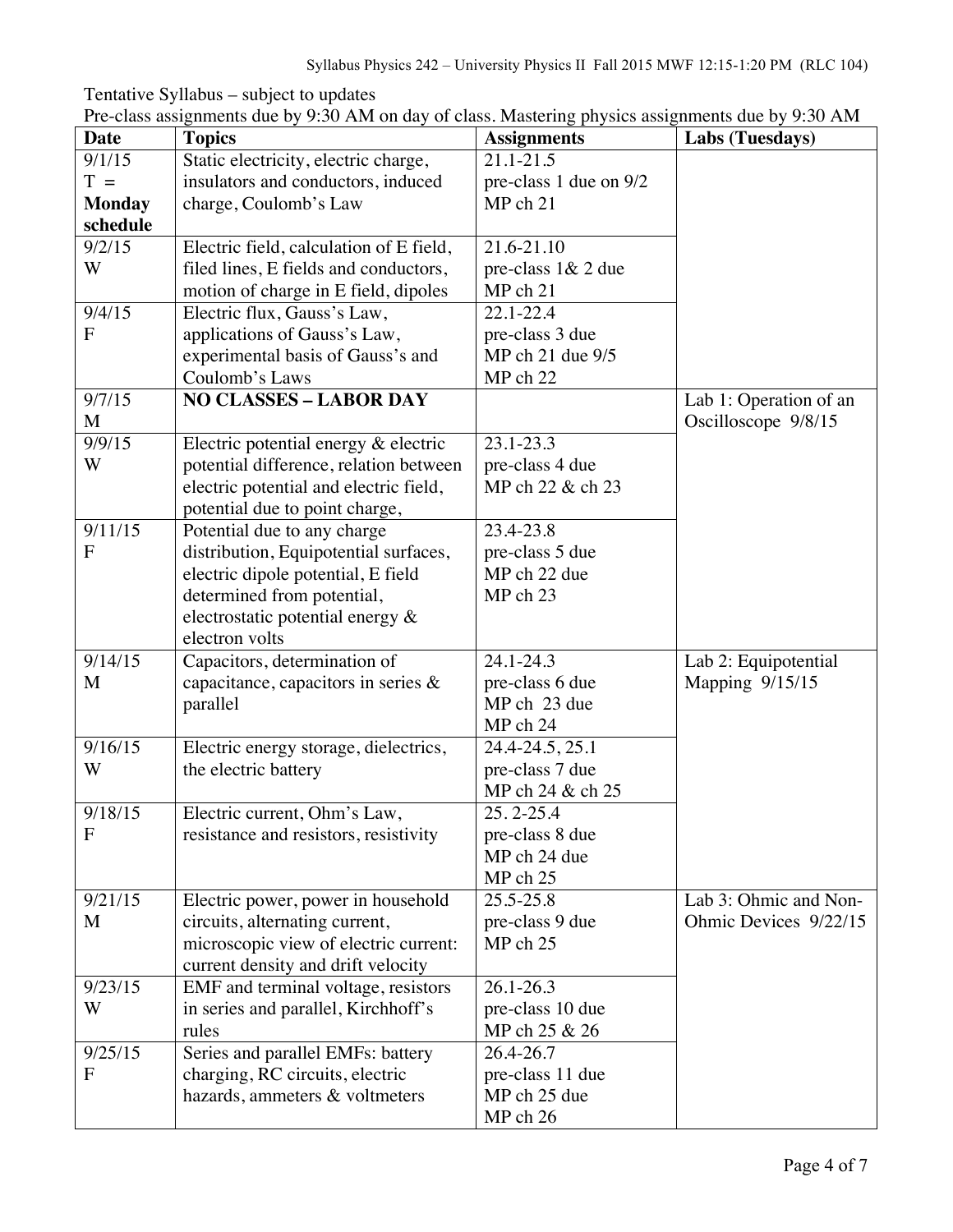| <b>Date</b> | <b>Topics</b>                                                                 | <b>Assignments</b>     | Labs (Tuesdays)                            |
|-------------|-------------------------------------------------------------------------------|------------------------|--------------------------------------------|
| 9/28/15     | Catch up & Review ch 21-26                                                    | Study ch 21-26         | Lab 4: Circuits and                        |
| M           | Test questions are not on *sections                                           | pre-class 12 due       | <b>Internal Resistance</b>                 |
|             | unless specifically stated in class                                           | MP ch 26 due           | 9/29/15                                    |
| 9/30/15     | <b>TEST 1 Chapters 21-26</b>                                                  | Study ch 21-26         |                                            |
| W           | Test questions are not on *sections                                           | Pre-class 13 due       |                                            |
|             | unless specifically stated in class                                           |                        |                                            |
| 10/2/15     | Magnets & magnetic fields, electric                                           | $27.1 - 27.3$          |                                            |
| F           | currents produce magnetic fields,                                             | pre-class 14 due       |                                            |
|             | force on an electric current in a                                             | MP ch 27               |                                            |
|             | magnetic field; definition of $\vec{B}$                                       |                        |                                            |
| 10/5/15     | Force on q moving in a B field,                                               | 27.4-27.6              | Lab 5: RC circuits                         |
| M           | torque on a current loop; magnetic                                            | pre-class 15 due       | 10/6/15                                    |
|             | dipole moment, applications: motors,                                          | MP Ch 27               |                                            |
|             | loudspeakers, galvanometers                                                   |                        |                                            |
| 10/7/15     | Discovery and properties of the                                               | 27.8-27.9              |                                            |
| W           | electron, the Hall effect, mass spec                                          | pre-class 16 due       |                                            |
|             |                                                                               | MP Ch 27               |                                            |
| 10/9/15     | Magnetic field due to a straight wire,                                        | 28.1-28.4              |                                            |
| F           | force between two parallel wires,                                             | pre-class 17 due       |                                            |
|             | definitions of the Ampere and the                                             | MP ch 27 due           |                                            |
| 10/12/15    | Coulomb, Ampere's Law                                                         | MP ch 28<br>28.5-28.10 |                                            |
| M           | B field of a solenoid and toroid, Biot-<br>Savart Law, magnetic materials -   | pre-class 18 due       | Lab 6: Magnetic Fields,<br>Currents, and a |
|             | ferromagnetism, electromagnets $\&$                                           | MP ch 28               | Solenoid 10/13/15                          |
|             | solenoids – applications, B fields in                                         |                        |                                            |
|             | magnetic materials; hysteresis,                                               |                        |                                            |
|             | paramagnetism and diamagnetism                                                |                        |                                            |
| 10/14/15    | Induced EMF, Faraday's Law of                                                 | 29.1-29.2              |                                            |
| W           | induction; Lenz's Law                                                         | pre-class 19 due       |                                            |
|             |                                                                               | MP ch 28 due           |                                            |
|             |                                                                               | MP ch 29               |                                            |
| 10/16/15    | EMF induced in a moving conductor,                                            | 29.3-29.8              |                                            |
| F           | electric generators, EMF and counter                                          | pre-class 20 due       |                                            |
|             | torque; eddy currents, transformers $\&$                                      | MP ch 29               |                                            |
|             | transmission of power, changing                                               |                        |                                            |
|             | magnetic flux produces an E field,                                            |                        |                                            |
|             | applications of induction                                                     |                        |                                            |
| 10/19/15    | Mutual inductance, self-inductance,                                           | 30.1-30.4              | Lab 7: Electric Motor                      |
| M           | energy stored in Bfield, LR circuits                                          | pre-class 21 due       | 10/20/15                                   |
|             |                                                                               | MP ch 29 due           |                                            |
| 10/21/15    |                                                                               | MP ch 30<br>30.5-30.9  |                                            |
| W           | LC circuits $& EM$ oscillations, LRC<br>circuits, AC circuits with AC source, | pre-class 22 due       |                                            |
|             | LRC series AC circuit, Resonance in                                           | MP ch 30               |                                            |
|             | AC circuits                                                                   |                        |                                            |
|             |                                                                               |                        |                                            |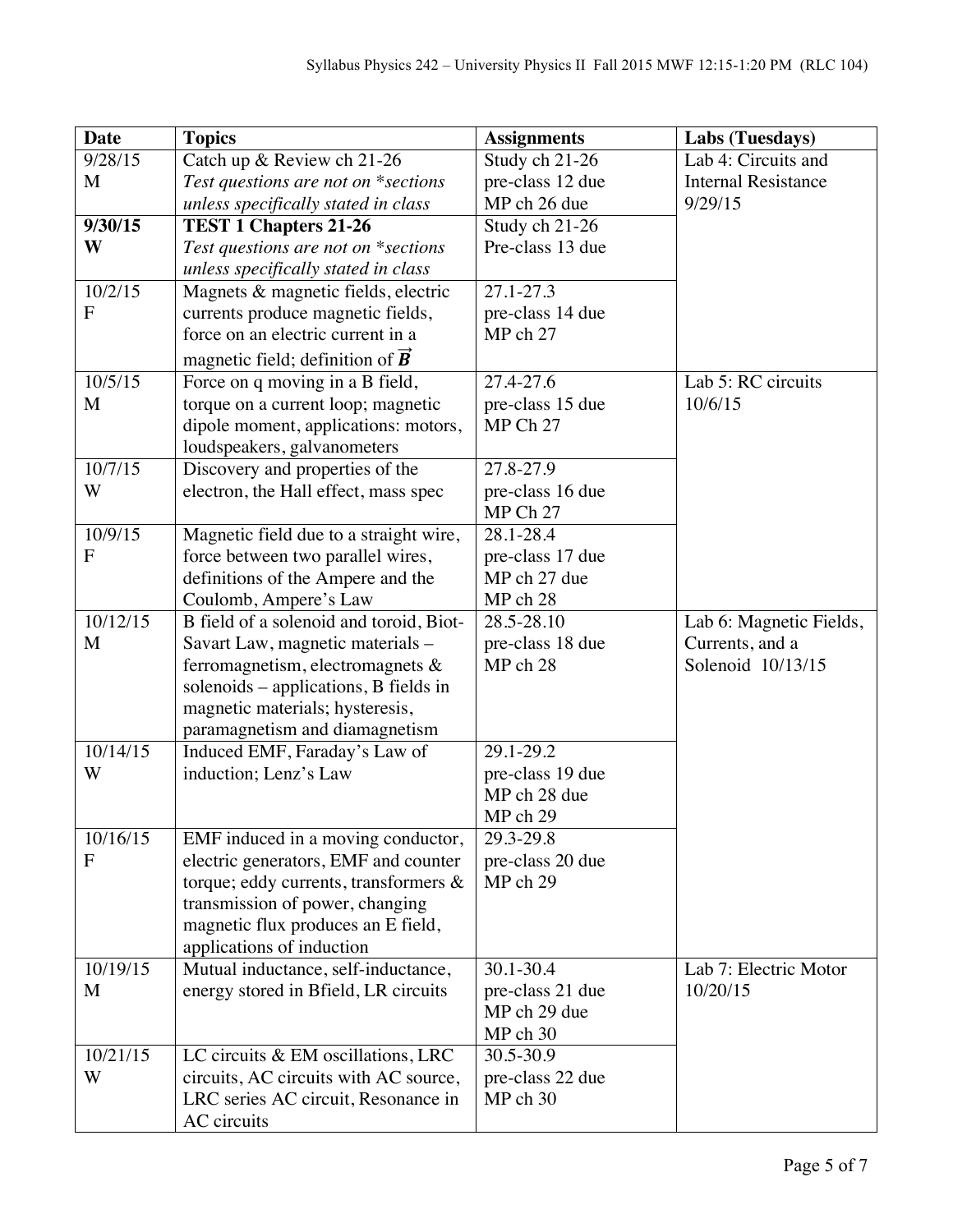| <b>Date</b>                | <b>Topics</b>                                                               | <b>Assignments</b> | Labs (Tuesdays)        |
|----------------------------|-----------------------------------------------------------------------------|--------------------|------------------------|
| 10/23/15                   | <b>NO CLASSES (Fall break)</b>                                              |                    |                        |
| $\mathbf F$                |                                                                             |                    |                        |
| 10/26/15                   | Changing E fields produce B fields;                                         | 31.1-31.5          | Lab 8: RLC circuit     |
| M                          | Ampere's Law and displacement                                               | pre-class 23       | 10/27/15               |
|                            | current, Gauss's Law for magnetism,                                         | MP ch 30 due       |                        |
|                            | Maxwell's Equations, production of                                          | MP ch 31           |                        |
|                            | EM waves, EM waves and their                                                |                    |                        |
|                            | speed, derived from Maxwell's                                               |                    |                        |
|                            | Equations                                                                   |                    |                        |
| 10/28/15                   | Light as an EM wave and the EM                                              | 31.6-31.10         |                        |
| W                          | spectrum, measuring the speed of                                            | pre-class 24       |                        |
|                            | light, energy in EM waves and the                                           | MP ch 31           |                        |
|                            | Poynting vector, radiation pressure,                                        |                    |                        |
|                            | radio and TV wireless                                                       |                    |                        |
|                            | communication                                                               |                    |                        |
| 10/30/15                   | Catch-up & Review ch 27-31                                                  | Study ch 27-31     |                        |
| F                          | Test questions are not on *sections                                         | pre-class 25       |                        |
|                            | unless specifically stated in class                                         | MP ch 31 due       |                        |
| 11/2/15                    | <b>TEST 2 Ch 27-31</b>                                                      | Study ch 27-31     | Lab 9: Measuring the   |
| M                          | Test questions are not on *sections                                         | Pre-class 26       | Speed of Light 11/3/15 |
|                            | unless specifically stated in class                                         |                    |                        |
| 11/4/15                    | The ray model of light, reflection;                                         | $32.1 - 32.3$      |                        |
| W                          | image formation by a plane mirror,                                          | pre-class 27       |                        |
|                            | formation of images by spherical                                            | MP ch 32           |                        |
|                            | mirrors                                                                     |                    |                        |
| 11/6/15                    | Index of refraction, refraction and                                         | 32.4-32.8          |                        |
| F                          | Snell's Law, visible spectrum and                                           | pre-class 28       |                        |
|                            | dispersion, total internal reflection,                                      | MP ch 32           |                        |
|                            | fiber optics, refraction at a spherical                                     |                    |                        |
|                            | surface                                                                     |                    |                        |
| 11/9/15                    | Thin lenses $\&$ ray tracing, thin lens                                     | 33.1-33.4          | Lab 10: Lenses         |
| M                          | equation & magnification,                                                   | pre-class 29       | 11/10/15               |
|                            | combination of lenses, lensmaker's                                          | MP ch 32 due       |                        |
|                            | equation                                                                    | MP ch 33           |                        |
| 11/11/15                   | Cameras, human eye &corrective                                              | 33.5-33.10         |                        |
| W                          | lenses, magnifying glass, telescope,                                        | pre-class 30       |                        |
|                            | compound microscope, aberrations                                            | MP ch 33           |                        |
| 11/13/15<br>$\overline{F}$ | Waves vs particles, Huygen's                                                | 34.1-34.4          |                        |
|                            | principle & diffraction, Huygen's                                           | pre-class 31       |                        |
|                            | principle and the law of refraction,                                        | MP ch 33 due       |                        |
|                            | interference & Young's double-slit                                          | MP ch 34           |                        |
|                            | experiment, intensity in the double-                                        |                    |                        |
| 11/16/15                   | slit interference pattern                                                   | 34.5-34.7          | Lab 11: Interference   |
|                            |                                                                             |                    |                        |
| M                          | Interference in thin films, Michelson<br>interferometer, luminous intensity | pre-class 32       | 11/17/15               |